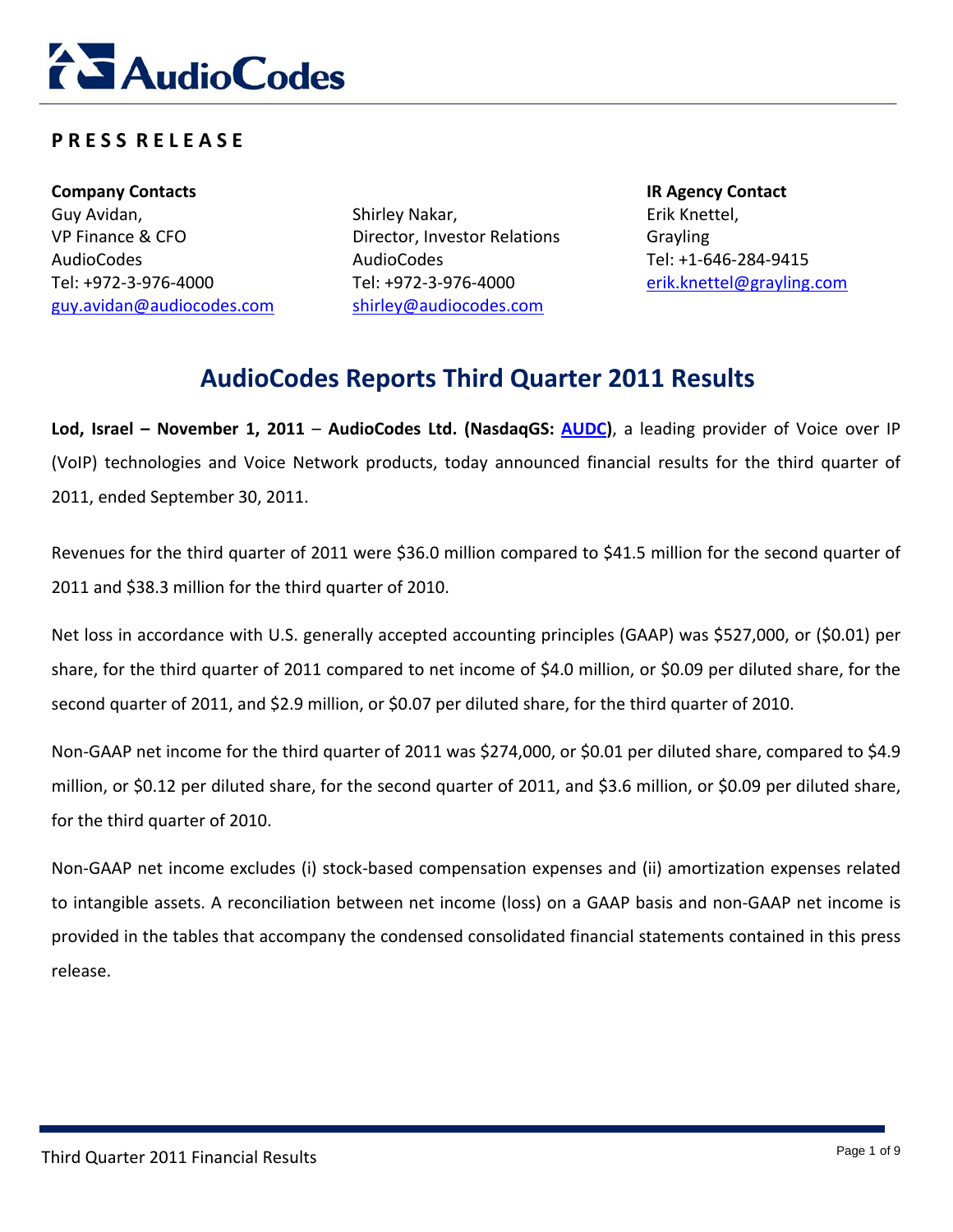# **AudioCodes**

Cash and cash equivalents, short‐term deposits and marketable securities were \$72.8 million as of September 30, 2011, compared to \$56.5 million as of June 30, 2011 and \$58.6 million as of September 30, 2010. The increase in cash balances is primarily attributable to new bank loans secured during the third quarter of 2011 in the amount of \$18.75 million.

"In the third quarter of 2011 we continued to make progress in our core networking business and experienced a good level of activity with our partners and customers. Weaker than previously anticipated macro economic conditions in the U.S. and Europe combined with softness in the technology business, lower sales to the government segment and of the residential business line have adversely affected our performance. As a result, we experienced a decline in our sales and results of operations in the third quarter compared with the previous quarter and with the same quarter last year," said Shabtai Adlersberg, Chairman, President and Chief Executive Officer of AudioCodes. "We remain confident in our ability to execute on our long term commitment to growing our business in the coming years," added Mr. Adlersberg.

#### **Conference Call & Web Cast Information**

AudioCodes will conduct a conference call at 9:00 A.M., Eastern Time today to discuss the Company's third quarter 2011 operating and financial results. The conference call will be simultaneously Web cast. Investors are invited to listen to the call live via Web cast at the AudioCodes corporate website at www.audiocodes.com

# **About AudioCodes**

AudioCodes Ltd. (NasdaqGS: AUDC) designs, develops and sells advanced Voice over IP (VoIP) and converged VoIP and Data networking products and applications to Service Providers and Enterprises. AudioCodes is a VoIP technology market leader focused on converged VoIP & data communications and its products are deployed globally in Broadband, Mobile, Enterprise networks and Cable. The company provides a range of innovative, cost‐effective products including Media Gateways, Multi‐Service Business Gateways, Session Border Controllers (SBC), Residential Gateways, IP Phones, Media Servers and Value Added Applications. AudioCodes' underlying technology, VoIPerfectHD™, relies on AudioCodes' leadership in DSP, voice coding and voice processing technologies. AudioCodes High Definition (HD) VoIP technologies and products provide enhanced intelligibility and a better end user communication experience in Voice communications. For more information on AudioCodes, visit http://www.audiocodes.com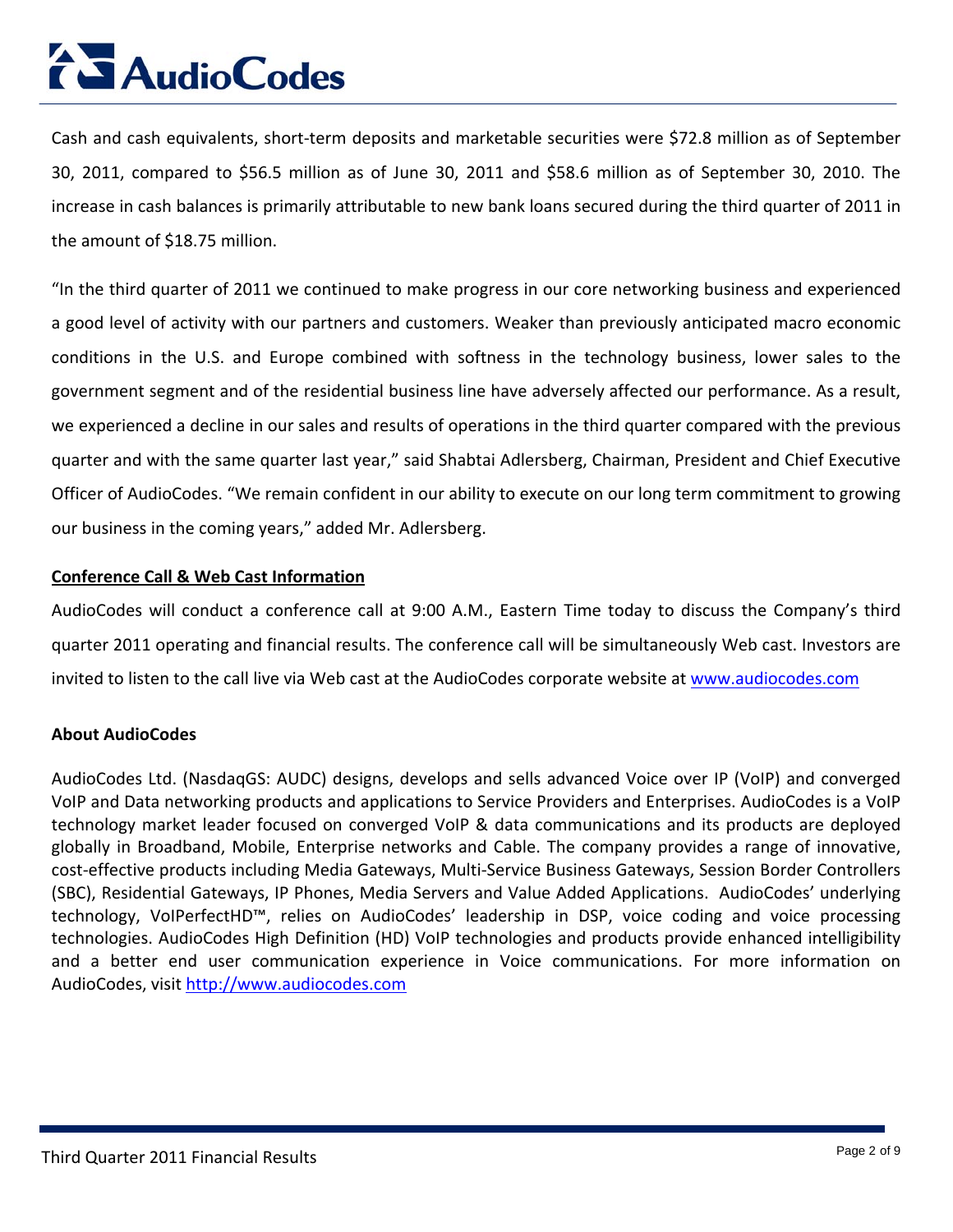# **AudioCodes**

Statements concerning AudioCodes' business outlook or future economic performance; product introductions and plans and objectives related thereto; and statements concerning assumptions made or expectations as to any future events, conditions, performance or other matters, are "forward‐looking statements'' as that term is defined under U.S. Federal securities laws. Forward‐looking statements are subject to various risks, uncertainties and other factors that could cause actual results to differ materially from those stated in such statements. These risks, uncertainties and factors include, but are not limited to: the effect of global economic conditions in general and conditions in AudioCodes' industry and target markets in particular; shifts in supply and demand; market acceptance of new products and the demand for existing products; the impact of competitive products and pricing on AudioCodes' and its customers' products and markets; timely product and technology development, upgrades and the ability to manage changes in market conditions as needed; possible disruptions from acquisitions; the ability of AudioCodes to successfully integrate the products and operations of acquired companies into AudioCodes' business; and other factors detailed in AudioCodes' filings with the U.S. Securities and Exchange Commission. AudioCodes assumes no obligation to update the information in this release.

©2011 AudioCodes Ltd. All rights reserved. AudioCodes, AC, HD VoIP, HD VoIP Sounds Better, IPmedia, Mediant, MediaPack, OSN, SmartTAP, VMAS, VoIPerfect, VoIPerfectHD, Your Gateway To VoIP and 3GX are trademarks or registered trademarks of AudioCodes Limited. All other products or trademarks are property of their respective owners. Product specifications are subject to change without notice.

# Summary financial data follows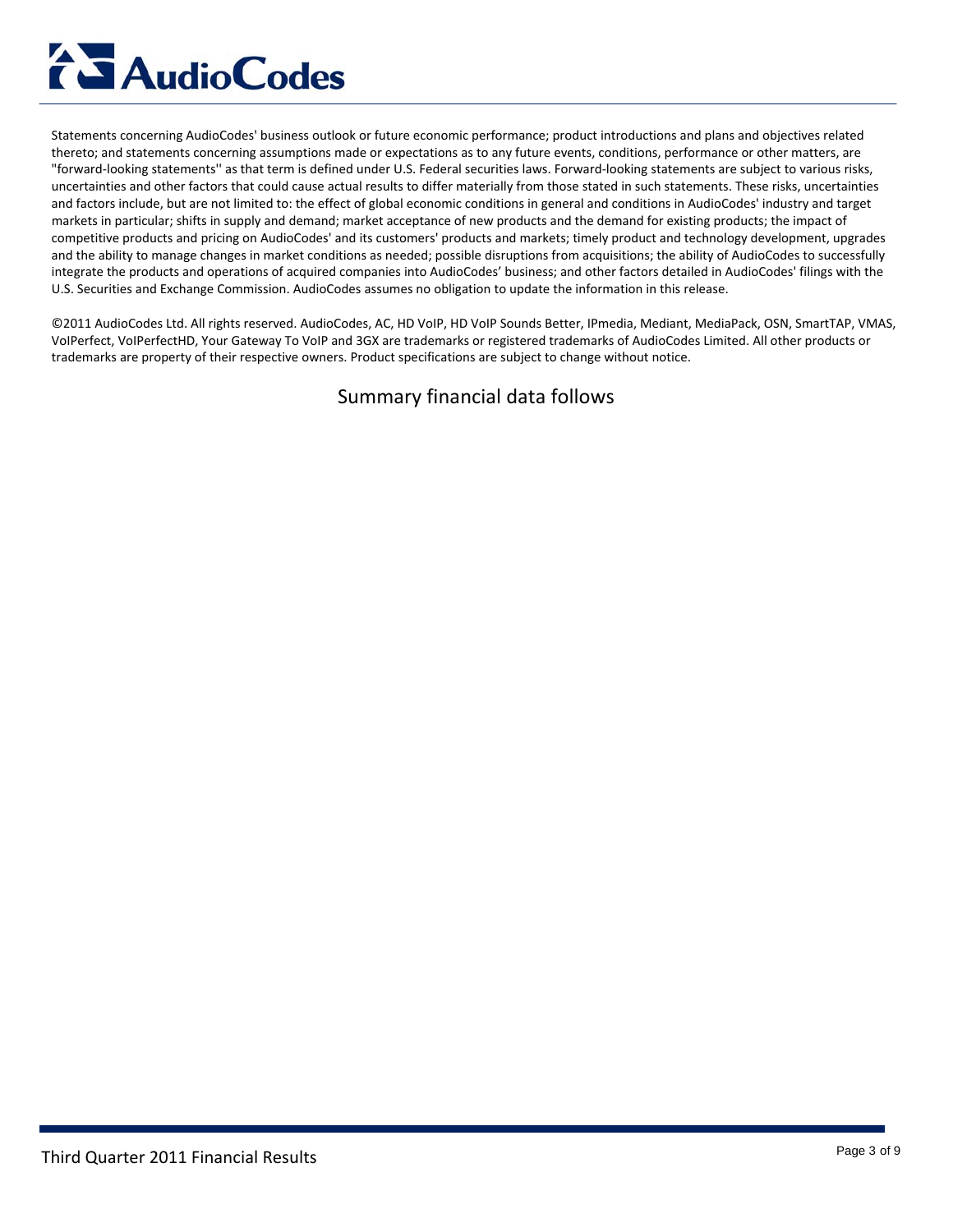

#### **AUDIOCODES LTD. AND ITS SUBSIDIARIES CONDENSED CONSOLIDATED BALANCE SHEETS**

#### **U.S. dollars in thousands**

|                                                      | September 30, | December 31, |
|------------------------------------------------------|---------------|--------------|
|                                                      | 2011          | 2010         |
|                                                      | (Unaudited)   | (Audited)    |
| <b>ASSETS</b>                                        |               |              |
| <b>CURRENT ASSETS:</b>                               |               |              |
| Cash and cash equivalents                            | \$17,969      | \$50,311     |
| Short-term bank deposits                             | 30,560        | 13,825       |
| Trade receivables, net                               | 31,770        | 25,881       |
| Other receivables and prepaid expenses               | 5,815         | 3,646        |
| Deferred tax assets<br>Inventories                   | 2,287         | 2,287        |
|                                                      | 18,456        | 18,043       |
| Total current assets                                 | 106,857       | 113,993      |
| LONG-TERM INVESTMENTS:                               |               |              |
| Long-term marketable securities and accrued interest | 23,933        |              |
| Investments in companies                             | 1,069         | 1,317        |
| Deferred tax assets                                  | 2,261         | 2,261        |
| Severance pay funds                                  | 15,560        | 15,039       |
| Total long-term investments                          | 42,823        | 18,617       |
| PROPERTY AND EQUIPMENT, NET                          | 3,487         | 3,703        |
| GOODWILL, INTANGIBLE ASSETS, DEFERRED CHARGES AND    |               |              |
| OTHER, NET                                           | 36,362        | 37,405       |
| Total assets                                         | \$189,529     | \$173,718    |
| LIABILITIES AND EQUITY                               |               |              |
| <b>CURRENT LIABILITIES:</b>                          |               |              |
| Current maturities of long-term bank loans           | \$8,721       | \$6,000      |
| Trade payables                                       | 11,049        | 13,519       |
| Other payables and accrued expenses                  | 16,384        | 24,168       |
| Deferred revenue                                     | 5,361         | 3,769        |
| <b>Total current liabilities</b>                     | 41,515        | 47,456       |
| LONG-TERM LIABILITIES:                               |               |              |
| Accrued severance pay                                | \$16,292      | \$15,821     |
| Long-term bank loans                                 | 21,279        | 9,750        |
| Senior convertible notes                             | 353           | 353          |
| Deferred revenue and other payables                  | 1,192         | 1,158        |
| <b>Total Long-Term liabilities</b>                   | 39,116        | 27,082       |
| <b>Total equity</b>                                  | 108,898       | 99,180       |
| Total liabilities and equity                         | \$189,529     | \$173,718    |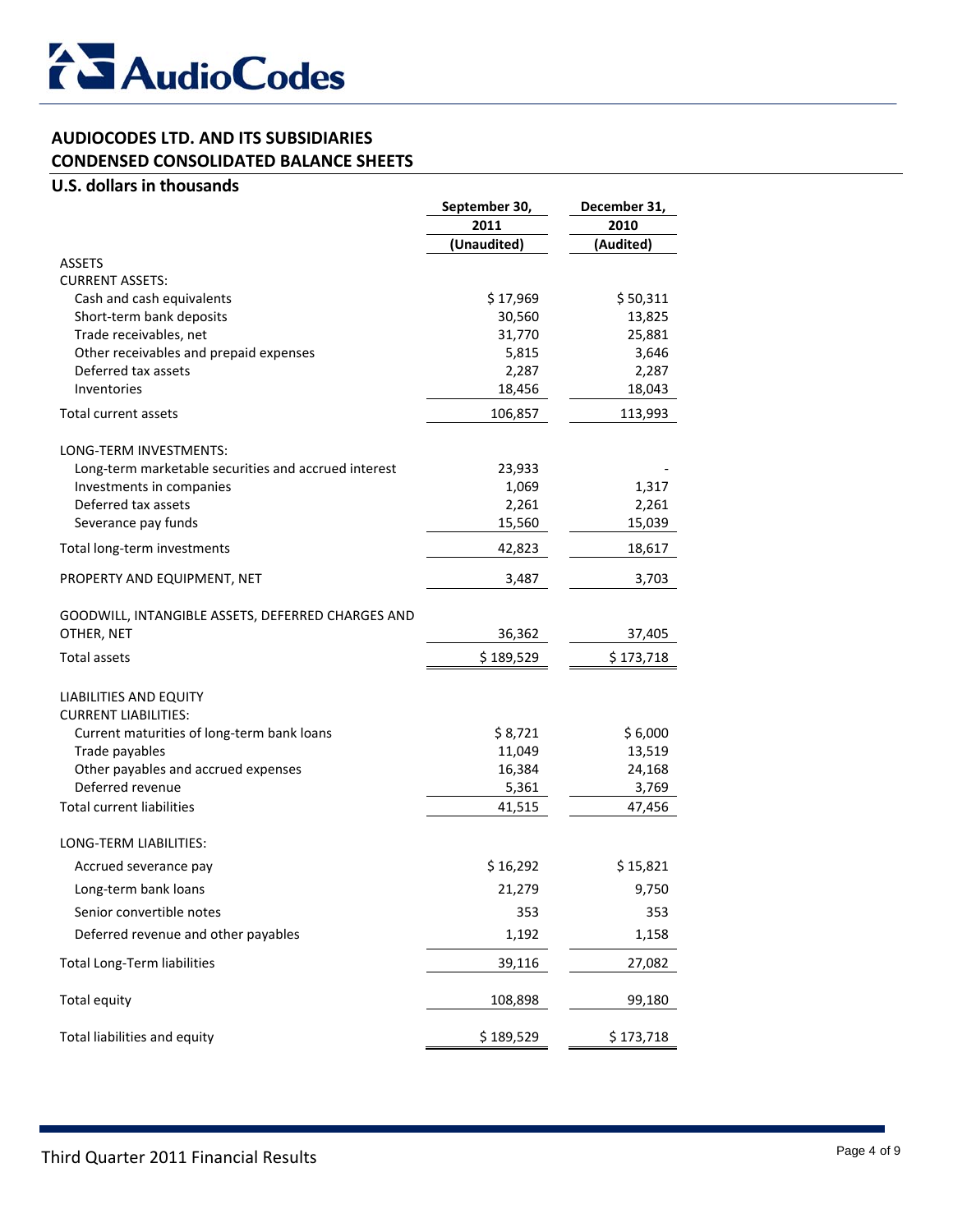

# **AUDIOCODES LTD. AND ITS SUBSIDIARIES CONDENSED CONSOLIDATED STATEMENTS OF OPERATIONS**

#### **U.S. dollars in thousands, except per share data**

|                                                                                       | Nine months ended<br>September 30, |                  | Three months ended<br>September 30, |                |
|---------------------------------------------------------------------------------------|------------------------------------|------------------|-------------------------------------|----------------|
|                                                                                       |                                    |                  |                                     |                |
|                                                                                       | 2011                               | 2010             | 2011                                | 2010           |
|                                                                                       | (Unaudited)                        |                  | (Unaudited)                         |                |
| Revenues                                                                              | \$118,604                          | \$109,576        | \$36,049                            | \$38,294       |
| Cost of revenues                                                                      | 48,937                             | 48,911           | 14,903                              | 17,080         |
| Gross profit                                                                          | 69,667                             | 60,665           | 21,146                              | 21,214         |
| Operating expenses:<br>Research and development, net<br>Selling and marketing         | 23,909<br>32,485                   | 22,350<br>25,026 | 7,939<br>11,157                     | 7,264<br>8,814 |
| General and administrative                                                            | 6,854                              | 6,137            | 2,408                               | 2,106          |
| Total operating expenses                                                              | 63,248                             | 53,513           | 21,504                              | 18,184         |
| Operating income (loss)<br>Financial income (expenses), net                           | 6,419<br>516                       | 7,152<br>(285)   | (358)<br>(127)                      | 3,030<br>(84)  |
| Income (loss) before taxes on income<br>Income taxes, net                             | 6,935<br>193                       | 6,867<br>225     | (485)<br>46                         | 2,946<br>91    |
| Equity in income (losses) of an affiliated<br>companies                               | (248)                              | 17               | 4                                   | 17             |
| Net income (loss)                                                                     | \$6,494                            | \$6,659          | \$ (527)                            | \$2,872        |
| Net loss attributable to non-controlling Interest                                     |                                    | 111              |                                     |                |
| Net income (loss) attributable to AudioCodes                                          | \$6,494                            | \$6,770          | \$ (527)                            | \$2,872        |
| Basic net earnings (loss) per share                                                   | \$0.16                             | \$0.17           | \$ (0.01)                           | \$0.07         |
| Diluted net earnings (loss) per share                                                 | \$0.15                             | \$0.17           | \$ (0.01)                           | \$0.07         |
| Weighted average number of shares used in<br>computing basic net earnings per share   | 41,553                             | 40,429           | 41,718                              | 40,550         |
| Weighted average number of shares used in<br>computing diluted net earnings per share | 42,110                             | 40,763           | 41,718                              | 40,743         |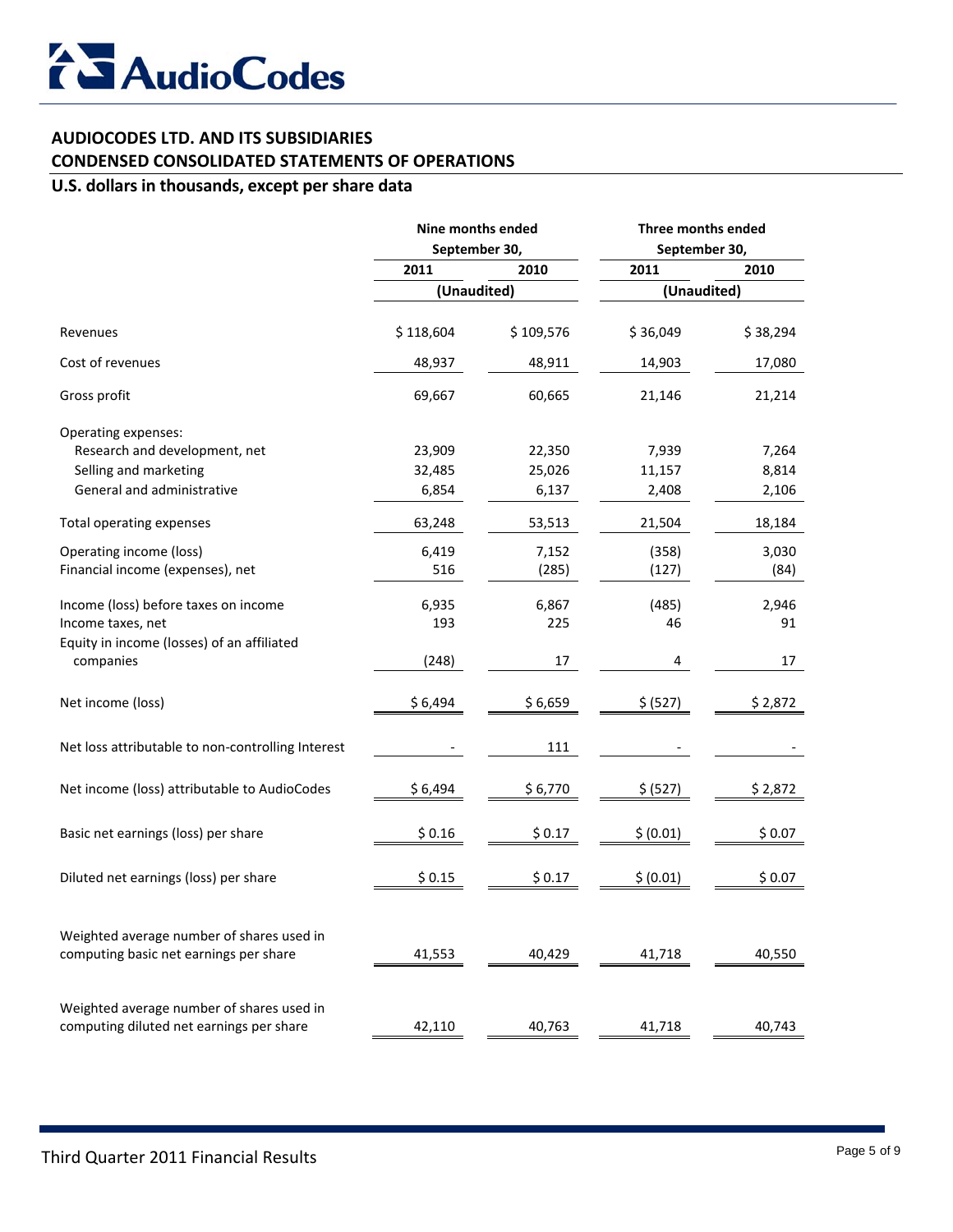# **AUDIOCODES LTD. AND ITS SUBSIDIARIES NON‐GAAP PROFORMA STATEMENTS OF OPERATIONS**

#### **U.S. dollars in thousands, except per share data**

| Nine months ended<br>September 30, |           | Three months ended<br>September 30, |          |
|------------------------------------|-----------|-------------------------------------|----------|
|                                    |           |                                     |          |
| (Unaudited)                        |           | (Unaudited)                         |          |
| \$118,604                          | \$109,576 | \$36,049                            | \$38,294 |
| 48,025                             | 47,937    | 14,664                              | 16,762   |
| 70,579                             | 61,639    | 21,385                              | 21,532   |
|                                    |           |                                     |          |
| 23,504                             | 22,073    | 7,815                               | 7,187    |
| 31,473                             | 24,385    | 10,883                              | 8,629    |
| 6,310                              | 5,832     | 2,244                               | 2,007    |
| 61,287                             | 52,290    | 20,942                              | 17,823   |
| 9,292                              | 9,349     | 443                                 | 3,709    |
| 516                                | (285)     | (127)                               | (84)     |
| 9,808                              | 9,064     | 316                                 | 3,625    |
| 193                                | 225       | 46                                  | 91       |
|                                    |           |                                     |          |
|                                    | 17        | 4                                   | 17       |
| \$9,367                            | \$8,856   | \$274                               | \$3,551  |
|                                    | 111       |                                     |          |
| \$9,367                            | \$8,967   | \$274                               | \$3,551  |
| \$0.22                             | \$0.22    | \$0.01                              | \$0.09   |
|                                    |           |                                     |          |
| 42,589                             | 40,675    | 42,521                              | 40,011   |
|                                    | (248)     |                                     |          |

(1) Excluding stock‐based compensation expenses related to options and restricted stock units granted to employees and others.

(2) Excluding amortization of intangible assets related to the acquisitions of Nuera, Netrake and CTI Squared.

**Note:** Non‐GAAP measures should be considered in addition to, and not as a substitute for, the results prepared in accordance with GAAP. The Company believes that non-GAAP information is useful because it can enhance the understanding of its ongoing economic performance and uses this non-GAAP information internally to evaluate and manage its operations. The Company has chosen to provide this information to investors to enable them to perform comparisons of operating results in a manner similar to how the Company analyzes its operating results and because many comparable companies report this type of information as well.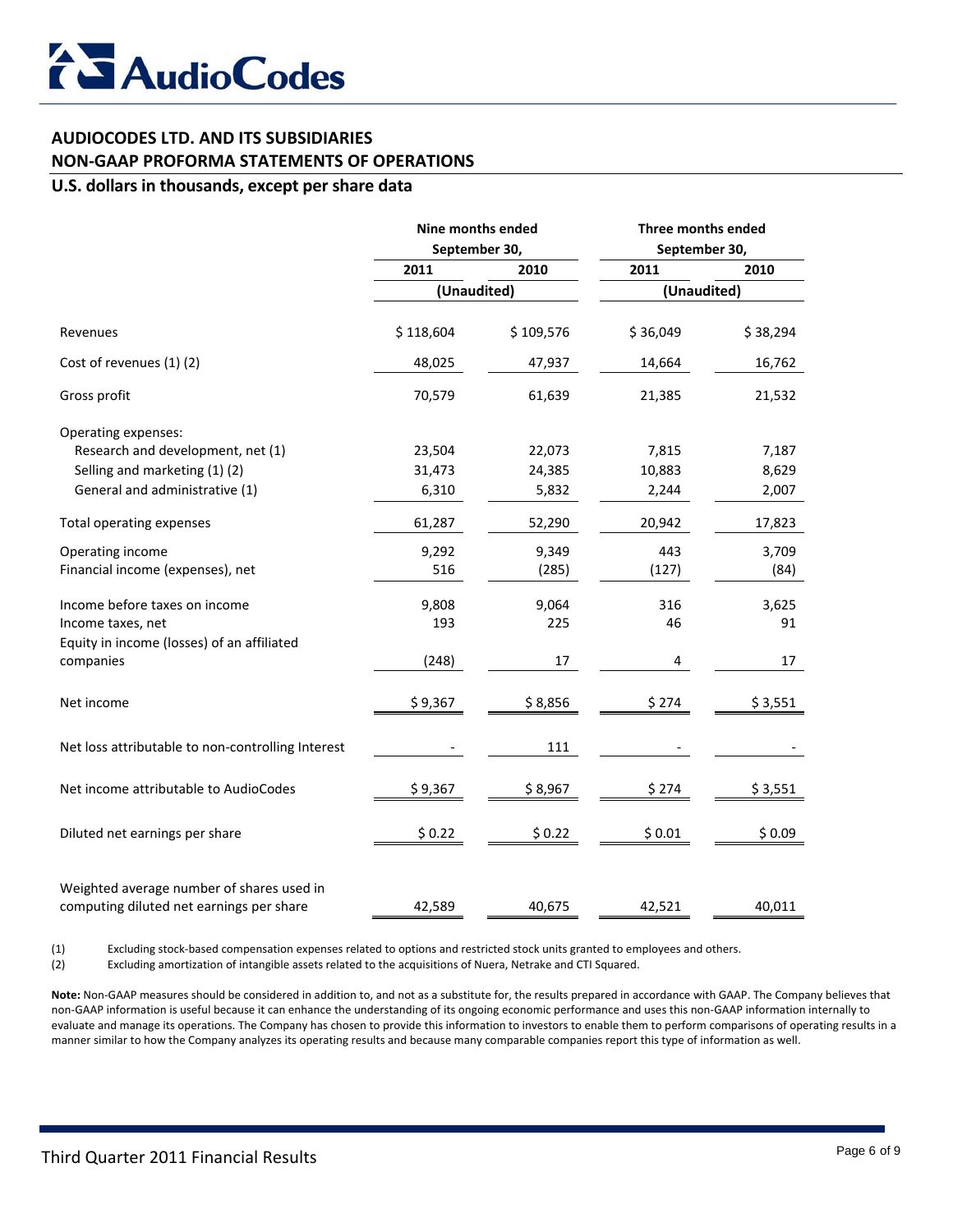

#### **AUDIOCODES LTD. AND ITS SUBSIDIARIES**

#### **RECONCILIATION BETWEEN GAAP NET INCOME AND NON‐GAAP NET INCOME**

#### **U.S. dollars in thousands, except per share data**

|                                       | Nine months ended<br>September 30, |         | Three months ended<br>September 30, |         |
|---------------------------------------|------------------------------------|---------|-------------------------------------|---------|
|                                       | 2011                               | 2010    | 2011                                | 2010    |
|                                       | (Unaudited)                        |         | (Unaudited)                         |         |
| GAAP net income (loss)                | \$6,494                            | \$6,659 | \$ (527)                            | \$2,872 |
| GAAP net income (loss) per share      | \$0.15                             | \$0.17  | \$ (0.01)                           | \$0.07  |
| Cost of revenues:                     |                                    |         |                                     |         |
| Stock-based compensation (1)          | 97                                 | 48      | 33                                  | 9       |
| Amortization expenses (2)             | 815                                | 926     | 206                                 | 309     |
|                                       | 912                                | 974     | 239                                 | 318     |
| Research and development, net:        |                                    |         |                                     |         |
| Stock-based compensation (1)          | 405                                | 277     | 124                                 | 77      |
| Selling and marketing:                |                                    |         |                                     |         |
| Stock-based compensation (1)          | 784                                | 414     | 198                                 | 109     |
| Amortization expenses (2)             | 228                                | 227     | 76                                  | 76      |
|                                       | 1,012                              | 641     | 274                                 | 185     |
| General and administrative:           |                                    |         |                                     |         |
| Stock-based compensation (1)          | 544                                | 305     | 164                                 | 99      |
| Non-GAAP net income                   | \$9,367                            | \$8,856 | \$274                               | \$3,551 |
| Non-GAAP Diluted net income per share | \$0.22                             | \$0.22  | \$0.01                              | \$0.09  |

(1) Stock‐based compensation expenses related to options and restricted stock units granted to employees and others.

(2) Amortization of intangible assets related to the acquisitions of Nuera, Netrake and CTI Squared.

**Note:** Non‐GAAP measures should be considered in addition to, and not as a substitute for, the results prepared in accordance with GAAP. The Company believes that non-GAAP information is useful because it can enhance the understanding of its ongoing economic performance and uses this non-GAAP information internally to evaluate and manage its operations. The Company has chosen to provide this information to investors to enable them to perform comparisons of operating results in a manner similar to how the Company analyzes its operating results and because many comparable companies report this type of information as well.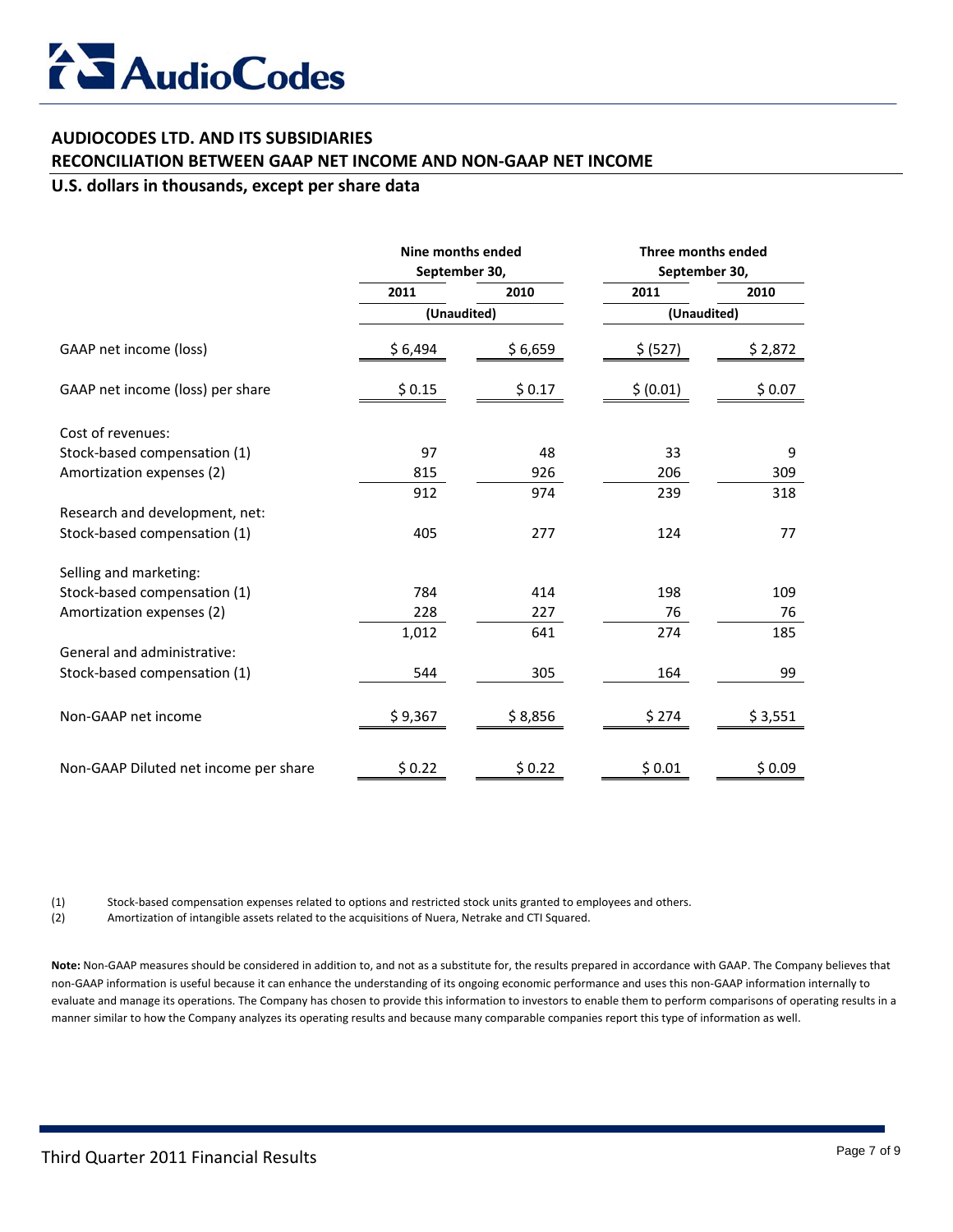

## **AUDIOCODES LTD. AND ITS SUBSIDIARIES CONDENSED CONSOLIDATED STATEMENT OF CASH FLOWS**

#### **U.S. dollars in thousands**

|                                                                                               | <b>Nine months ended</b><br>September 30, |             | Three months ended<br>September 30, |             |
|-----------------------------------------------------------------------------------------------|-------------------------------------------|-------------|-------------------------------------|-------------|
|                                                                                               |                                           |             |                                     |             |
|                                                                                               | 2011                                      | 2010        | 2011                                | 2010        |
|                                                                                               | (Unaudited)                               | (Unaudited) | (Unaudited)                         | (Unaudited) |
| Cash flows from operating activities:                                                         |                                           |             |                                     |             |
| Net income (loss)                                                                             | \$6,494                                   | \$6,659     | \$ (527)                            | \$2,872     |
| Adjustments required to reconcile net income to<br>net cash provided by operating activities: |                                           |             |                                     |             |
| Depreciation and amortization                                                                 | 2,522                                     | 3,401       | 721                                 | 1,377       |
| Amortization of marketable securities premiums<br>and accretion of discounts, net             | 306                                       |             | 110                                 |             |
| Equity in losses (income) of affiliated companies                                             |                                           |             |                                     |             |
| and interest on loans to affiliated company                                                   | 248                                       | (37)        | (4)                                 | (17)        |
| Decrease in accrued severance pay, net                                                        | (50)                                      | (358)       | (5)                                 | (94)        |
| Stock-based compensation expenses                                                             | 1,831                                     | 1,044       | 519                                 | 294         |
| Increase in accrued interest on marketable                                                    |                                           |             |                                     |             |
| securities, bank deposits and structured notes                                                | (181)                                     |             | (3)                                 |             |
| Decrease (increase) in trade receivables, net                                                 | (5,889)                                   | (6,682)     | 1,355                               | (368)       |
| Decrease (increase) in other receivables and                                                  |                                           |             |                                     |             |
| prepaid expenses                                                                              | (2,647)                                   | (1, 333)    | 181                                 | 113         |
| Decrease (increase) in inventories                                                            | (413)                                     | (2, 430)    | 315                                 | (880)       |
| Increase (decrease) in trade payables                                                         | (2,470)                                   | 3,989       | (1, 174)                            | (1, 512)    |
| Increase in deferred revenues                                                                 | 1,894                                     | 2,909       | 413                                 | 532         |
| Increase (decrease) in other payables and accrued                                             |                                           |             |                                     |             |
| expenses                                                                                      | (6, 942)                                  | 3,549       | (2,306)                             | 3,526       |
| Net cash provided by (used in) operating activities                                           | (5, 297)                                  | 10,711      | (405)                               | 5,843       |
| Cash flows from investing activities:                                                         |                                           |             |                                     |             |
| Purchase of marketable securities                                                             | (24, 402)                                 |             |                                     |             |
| Short-term deposits, net                                                                      | (16, 735)                                 | (412)       | (17, 744)                           | (798)       |
| Purchase of property and equipment                                                            | (1, 263)                                  | (1,285)     | (434)                               | (652)       |
| Net cash used in investing activities                                                         | (42, 400)                                 | (1,697)     | (18, 178)                           | (1, 450)    |